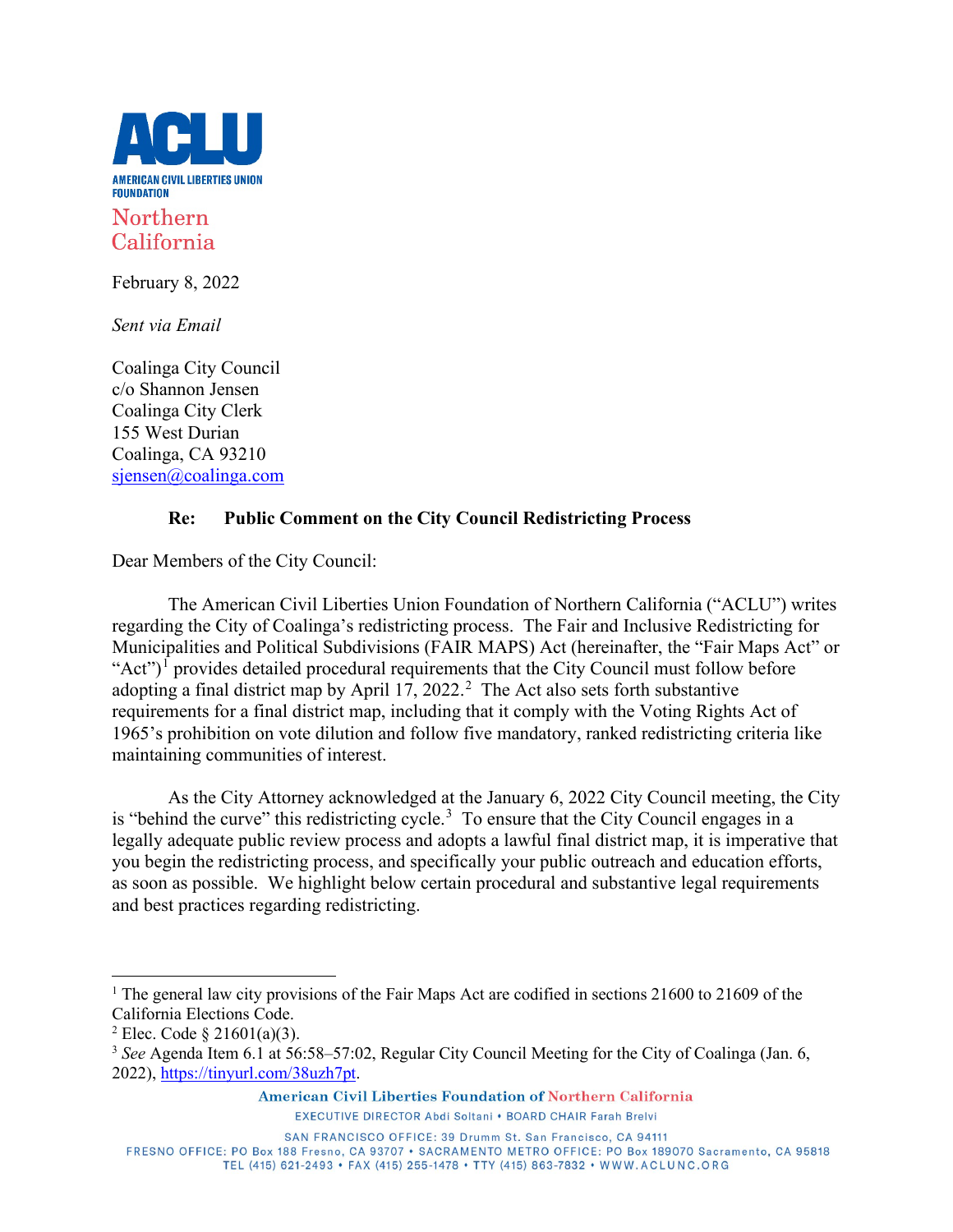## **I. Redistricting Process Requirements**

As explained above, the Fair Maps Act establishes specific procedural requirements that the City Council must follow before adopting a final district map by April 17, 2022.<sup>[4](#page-1-0)</sup> Many of these requirements emphasize public education and outreach because the Act recognizes that to draw equitable maps, line drawers must collect detailed testimony about communities of interest from as many residents as possible.<sup>[5](#page-1-1)</sup> Implementing a redistricting process that truly engages City of Coalinga communities and complies with the Fair Maps Act requires planning, staff time, and an allocation of sufficient monetary resources. While we recognize your recent decisions to go through the Fair Maps Act's mandatory redistricting process and to retain a demographer to assist in that process, there is much work left to be done before April.

## **A. Redistricting Webpage**

The City of Coalinga must create a webpage dedicated to redistricting.<sup>[6](#page-1-2)</sup> The redistricting webpage is critical to ensuring adequate public participation in the redistricting process. In light of the City's obligation to "encourage residents . . . to participate in the redistricting public review process,"<sup>[7](#page-1-3)</sup> and the posting requirements outlined below, we urge you to create this webpage as soon as possible.

The City's redistricting webpage must explain the redistricting process and either explain or link to the procedures for the public to comment during public hearings or workshops on redistricting. The Fair Maps Act requires certain jurisdictions to translate these explanations into particular non-English languages based on demographics.<sup>[8](#page-1-4)</sup> Even when translations are not statutorily required,<sup>[9](#page-1-5)</sup> they are a key aspect of effective community education and outreach. Approximately 60% of Coalinga residents are Latinx; 39.7% speak Spanish at home; and of Spanish-speaking Coalinga residents, 34.5% do not speak English "very well."[10](#page-1-6) Accordingly, we urge you to provide Spanish translations of your redistricting materials.

The City's information on how the public can participate in public hearings and workshops should be detailed. For example, the public needs to know if there are any time limitations on public comments, whether there is a specific process for providing comment in person, how to submit testimony or draft maps in writing and electronically, and whether it is

<span id="page-1-0"></span> $4$  Elec. Code  $8$  21601(a)(3).

<span id="page-1-1"></span><sup>5</sup> *See generally id.* § 21608.

<span id="page-1-2"></span> $6$  *Id.*  $\sqrt{21608(g)}$ .

<span id="page-1-3"></span> $^7$  *Id.* § 21608(a).

<span id="page-1-4"></span><sup>&</sup>lt;sup>8</sup> *Id.* §§ 21608(g)(1)–(2), (h). The California Secretary of State has already created redistricting templates in ten languages. *See* Cal. Sec'y of State, Templates, City and County Redistricting Process, <https://bit.ly/3Az3FtV> (last accessed Feb. 8, 2022).

<span id="page-1-5"></span><sup>&</sup>lt;sup>9</sup> See Cal. Sec'y of State, Language Requirements for City Redistricting,<https://bit.ly/2YNM9VN> (last accessed Feb. 8, 2022).

<span id="page-1-6"></span><sup>10</sup> *See* U.S. Census Bureau, *2019 American Community Survey 5-Year Demographic and Housing Estimates for Coalinga CCD, Fresno County, California*,<https://tinyurl.com/ypuut4pb> (last accessed Feb. 8, 2022); U.S. Census Bureau, *2019 American Community Survey 5-Year Language Spoken at Home Estimates for Coalinga CCD, Fresno County, California*,<https://tinyurl.com/28swytxn> (last accessed Feb. 8, 2022).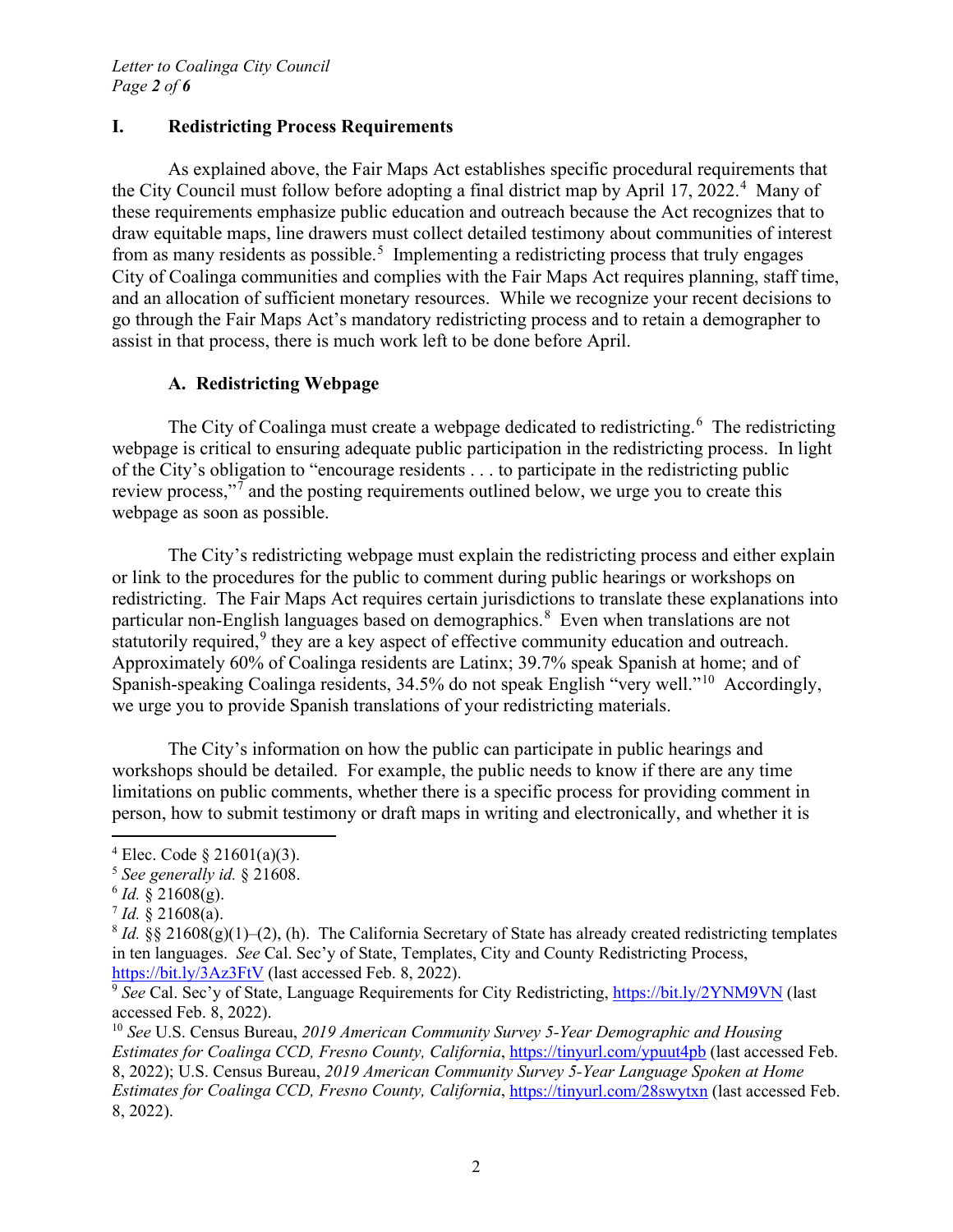possible to provide real-time comment via telephone or videoconference. With respect to the latter, we urge you allow members of the public to provide public comment both in person and via live remote method. Limiting comment to in-person attendees both inhibits public participation and risks violating federal law.<sup>[11](#page-2-0)</sup>

The redistricting webpage must contain other critical information as well. This includes a calendar of all public hearings and workshops dates and locations as well as the agenda for each.<sup>12</sup> In addition, the webpage must include a recording or written summary of each public hearing or workshop and each public comment.<sup>[13](#page-2-2)</sup> Finally, and as explained in more detail below, the webpage must include both draft maps and the final adopted map.<sup>[14](#page-2-3)</sup>

### **B. Education and Outreach**

The Fair Maps Act mandates a thorough public education and outreach program.<sup>[15](#page-2-4)</sup> As noted above, the City is tasked with encouraging residents, including those in underrepresented and limited-English proficient communities, to participate in the redistricting process.<sup>[16](#page-2-5)</sup> To do this, the City must conduct public outreach about redistricting to local media organizations and to good government, civil rights, civic engagement, and community groups or organizations that are active in the jurisdiction, including those serving limited-English proficient communities, the disability community, and other historically underrepresented communities.<sup>17</sup> Additionally, the City must provide information to those people and organizations that have asked to be notified about redistricting.[18](#page-2-7) Consistent with these requirements, we encourage the City to identify a staff member for the public to contact with questions about the redistricting process and to set up an accessible online form so that the public can subscribe easily to redistricting email updates. This once-in-a-decade process is a significant, and mandatory, undertaking. We strongly urge you to, as necessary, use general funds to support the robust, multilingual effort to seek community input contemplated and required by the Fair Maps Act.

## **C. Public Hearings and Workshops**

Before adopting a final map, the City must hold at least four public hearings to receive input on where lines should be drawn.<sup>19</sup> Under the Act, the City must hold at least one hearing

<span id="page-2-5"></span><sup>16</sup> *Id.*

<span id="page-2-0"></span><sup>&</sup>lt;sup>11</sup> Title II of the Americans with Disabilities Act and Section 504 of the Rehabilitation Act of 1973 require state and local governments to give people with disabilities an equal opportunity to benefit from all government programs, services, and activities, including government meetings. People with a wide variety of disabilities are at a high risk of serious harm, including death, from COVID-19. As a result, people with disabilities that put them at greater risk for severe illness or death from COVID-19 do not have as equal opportunities to people without those same disabilities to attend and make comment at these local government meetings because in-person attendance poses a grave risk to their health.

<span id="page-2-1"></span><sup>12</sup> Elec. Code §§ 21608(g)(3)–(4); *id.* § 21608(c).

<span id="page-2-2"></span><sup>13</sup> *Id.* §§ 21608(f), 21608(g)(5).

<span id="page-2-3"></span> $^{14}$  *Id.* §§ 21608(g)(6)–(7).

<span id="page-2-4"></span> $15$  *Id.* § 21608(a).

<span id="page-2-6"></span> $17$  *Id.* §§ 21608(a)(1)–(2).

<span id="page-2-7"></span> $18$  *Id.* § 21608(a)(2).

<span id="page-2-8"></span> $^{19}$  *Id.* § 21607.1(a).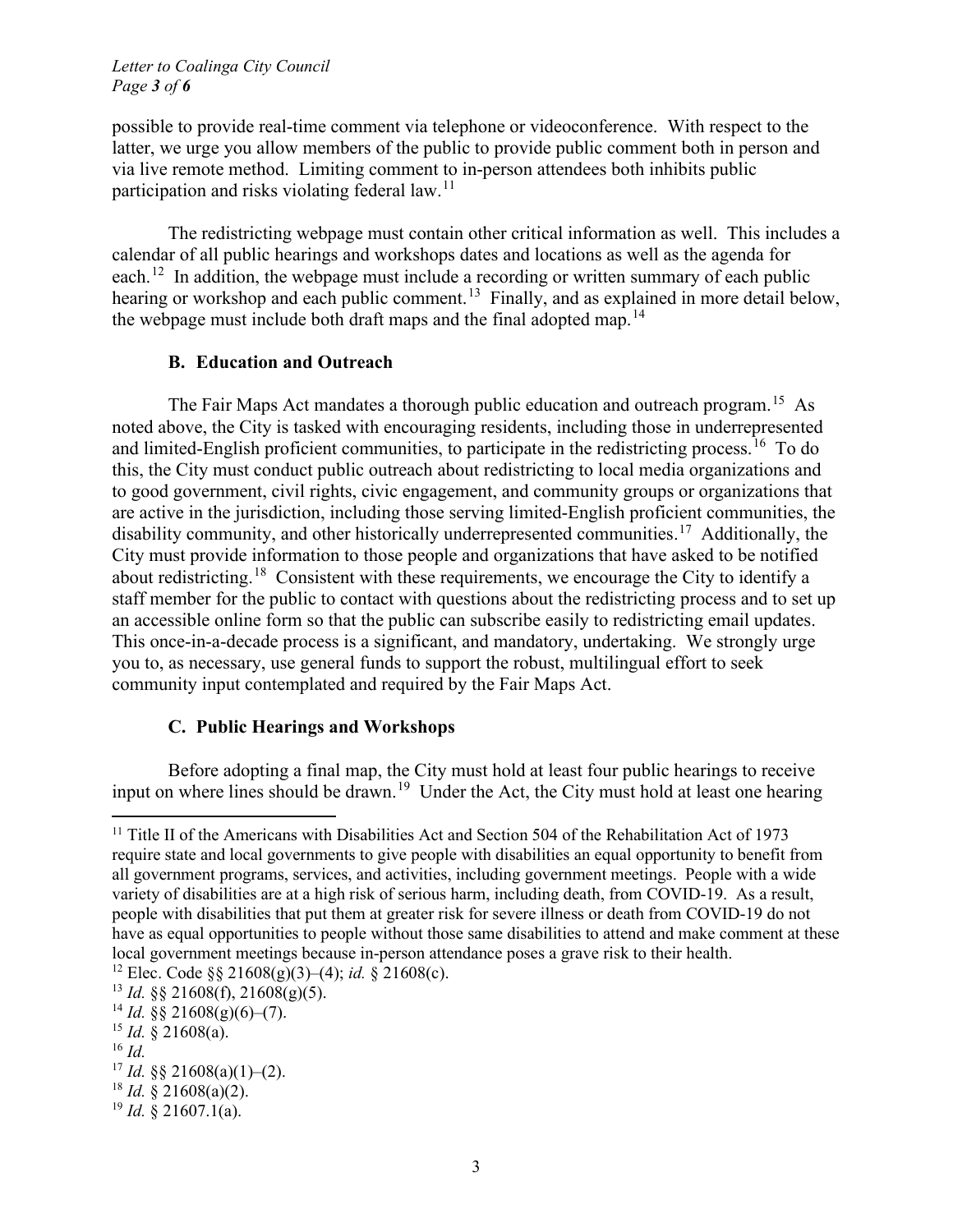#### *Letter to Coalinga City Council Page 4 of 6*

before and at least two hearings after drawing the first draft map.<sup>20</sup> The City may hold the fourth hearing and any additional hearings before or after draft maps are drawn.<sup>[21](#page-3-1)</sup> The Fair Maps Act contains more details on the accessibility, days and times, and the notice and agenda requirements for these hearings.<sup>[22](#page-3-2)</sup>

Jurisdictions large and small across the state have offered far more than the legal minimum during this process,  $^{23}$  $^{23}$  $^{23}$  and we urge you to follow suit. The City needs ample opportunities to hear from the public about their communities of interest and where the lines should be drawn. In addition, we urge you to allow sufficient time for public comment during these hearings and workshops. Finally, to be meaningful, these hearings and workshops must be accessible. As explained above, we urge the City Council to provide the public with both inperson and live remote options to attend and participate in the hearings. In addition, we recommend scheduling the hearings at different times and days of the week to accommodate varying schedules and holding the hearings across the City to ensure that those residents who want or need to attend in person can access hearing locations. These steps will help the City draft and adopt a map that is equitable, fair, and lawful. And, given the approaching April 2022 deadline, we encourage you to begin engaging the public as soon as possible.

# **D. Draft Maps**

As noted above, the City must post draft maps, as well as related demographic information, on its redistricting webpage for at least seven days before it selects a final map.<sup>[24](#page-3-4)</sup> This timeline is reduced to three days in the last 27 days before the deadline to adopt the final map.<sup>[25](#page-3-5)</sup> We urge you to give more than seven days to the community to evaluate draft maps and provide feedback and, more importantly, to post all draft maps considered at any public hearing or workshop well in advance. Community members will need a meaningful opportunity to digest draft maps, identify recommendations, and develop alternative maps—all of which will assist the City Council in adopting a final district map.

## **II. City Council Map Requirements**

In addition to the procedural requirements and best practices described above, the City must also keep in mind the following substantive requirements when preparing its redistricting plan and drafting and considering maps:

<span id="page-3-0"></span><sup>20</sup> *Id.* § 21607.1(a)(1).

<span id="page-3-1"></span><sup>21</sup> *Id.* § 21607.1(a)(2).

<span id="page-3-2"></span><sup>22</sup> *See generally id.* §§ 21607.1, 21608.

<span id="page-3-3"></span><sup>&</sup>lt;sup>23</sup> For example, the City of South Pasadena, which has a population of approximately 26,000, plans to host at least four public hearings and two public workshops. *See* City of South Pasadena, Redistricting Calendar,<https://bit.ly/3j2ncgp> (last accessed Feb. 8, 2022). The City of San Jose Redistricting Commission, which drafted maps for the third largest city in the State, held 11 public hearings and 15 virtual meetings. *See* City of San Jose, Redistricting 2020,<https://bit.ly/3oV4sDo> (last accessed Feb. 8, 2022).

<span id="page-3-4"></span><sup>&</sup>lt;sup>24</sup> Elec. Code  $\S$ § 21608(d)(1)–(2).

<span id="page-3-5"></span><sup>&</sup>lt;sup>25</sup> *Id.* § 21608(d)(1).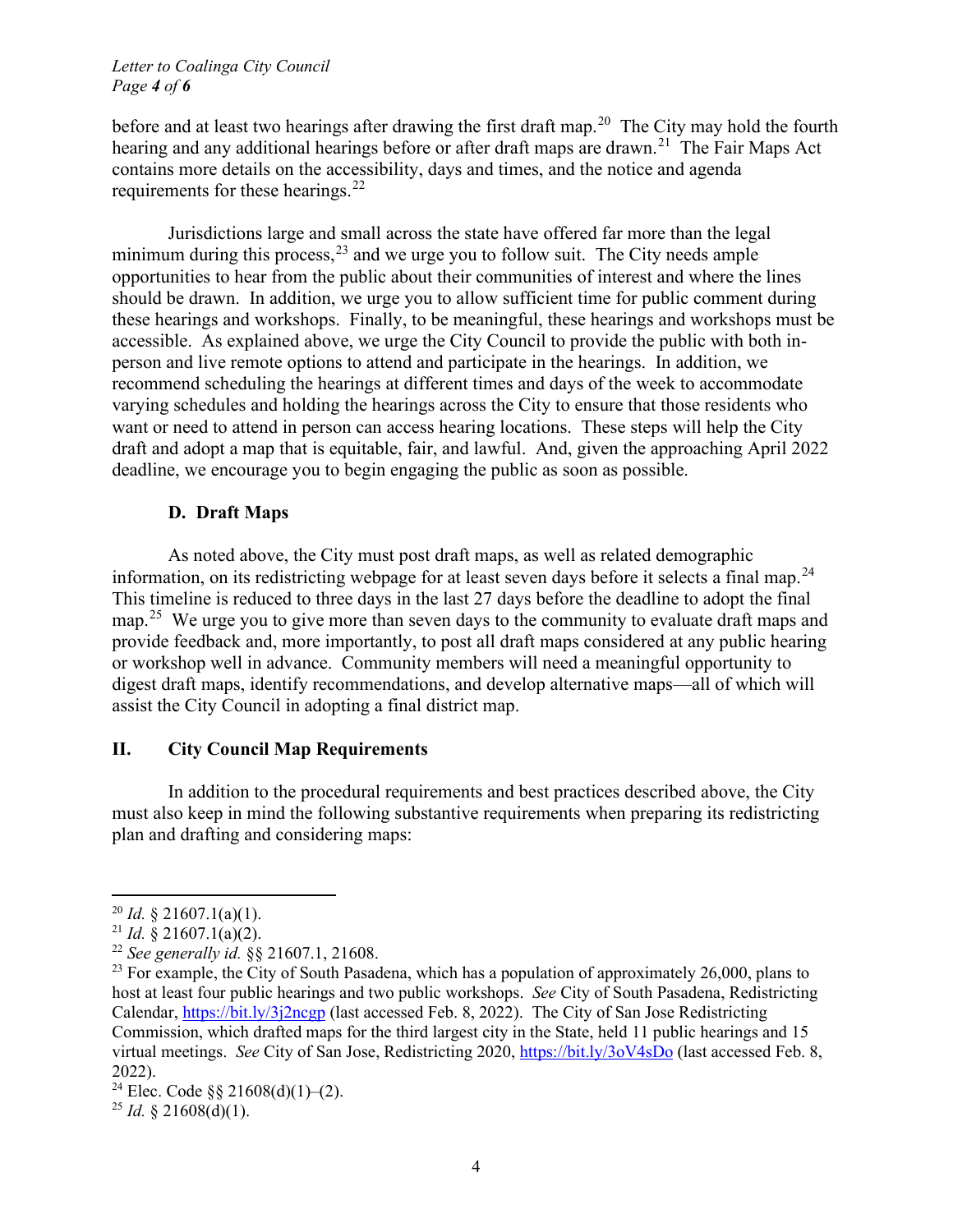#### *Letter to Coalinga City Council Page 5 of 6*

- 1. The final map must have districts that are substantially equal in population.<sup>[26](#page-4-0)</sup>
- 2. The final map must comply with Section 2 of the Voting Rights Act of 1965 ("VRA"). This may require the City to include majority-minority districts where Latinx voters have an opportunity to elect candidates of their choice.<sup>[27](#page-4-1)</sup>
- 3. The City must follow the required redistricting criteria laid out in the Fair Maps Act in this order of priority: contiguity; maintain neighborhoods and communities of interest; follow natural and artificial boundaries; and compactness. $28$
- 4. The City may not adopt a map that favors or discriminates against a political party<sup>[29](#page-4-3)</sup> and cannot consider relationships with political parties, incumbents, or political candidates when assessing communities of interest.<sup>[30](#page-4-4)</sup>

We appreciate that the City recently drew its existing district map in 2018, when it transitioned from at-large to by-district elections. But with the intervening passage of the Fair Maps Act, the City must redraw its lines under a new legal scheme. Thus, an effort to simply readopt the same map with minor changes at the margins to balance population, without engaging with the Fair Maps Act's mandatory criteria, risks both defeating the fundamental purpose of redistricting and violating state law.

The purpose of the redistricting process is to redraw district boundaries to provide residents with "fair and effective representation."[31](#page-4-5) Equality of population is not important for its own sake; rather, it serves this larger goal of fair representation. So does redistricting on a regular cycle because periodic redistricting helps "maintain[ ] a reasonably current scheme of legislative representation" that reflects not just "population shifts and growths," but also any changes over time in other demographic trends. $32$ 

Line drawers use a series of tools in addition to equality of population to draft maps that "observe and advance neutral democratic values."[33](#page-4-7) The Fair Maps Act reflects the California Legislature's determination of which tools and criteria best advance these values. In 2018, the City was required only to ensure equality of population and avoid vote dilution under the VRA; it could place as much weight as it wanted on other redistricting principles. Now, in addition to maintaining substantially equal population and avoiding vote dilution, the City must also follow the Fair Maps Act's mandatory ranked criteria in order of priority before turning to any other redistricting principles, such as preserving the core of existing districts.<sup>[34](#page-4-8)</sup> Prioritizing other

<span id="page-4-3"></span> $^{29}$  *Id.* § 21601(d).

<span id="page-4-5"></span><sup>31</sup> *Reynolds v. Sims*, 377 U.S. 533, 565–66 (1964).

 $^{26}$  *Id.* § 21601(a).

<span id="page-4-1"></span><span id="page-4-0"></span><sup>27</sup> *Id.* § 21601(b); 52 U.S.C. § 10301.

<span id="page-4-2"></span> $^{28}$  *Id.* § 21601(c).

<span id="page-4-4"></span> $30$  *Id.*  $\frac{8}{3}$  21601(c)(2).

<span id="page-4-6"></span><sup>32</sup> *See id*. at 583–84.

<span id="page-4-7"></span><sup>33</sup> *See Bethune-Hill v. Va. State Bd. of Elec.*, 141 F. Supp. 3d 505, 534–35 (E.D. Va. 2015), *affirmed in part, vacated in part*, 137 S. Ct. 788 (2017).

<span id="page-4-8"></span><sup>34</sup> *See generally* Elec. Code § 21601.